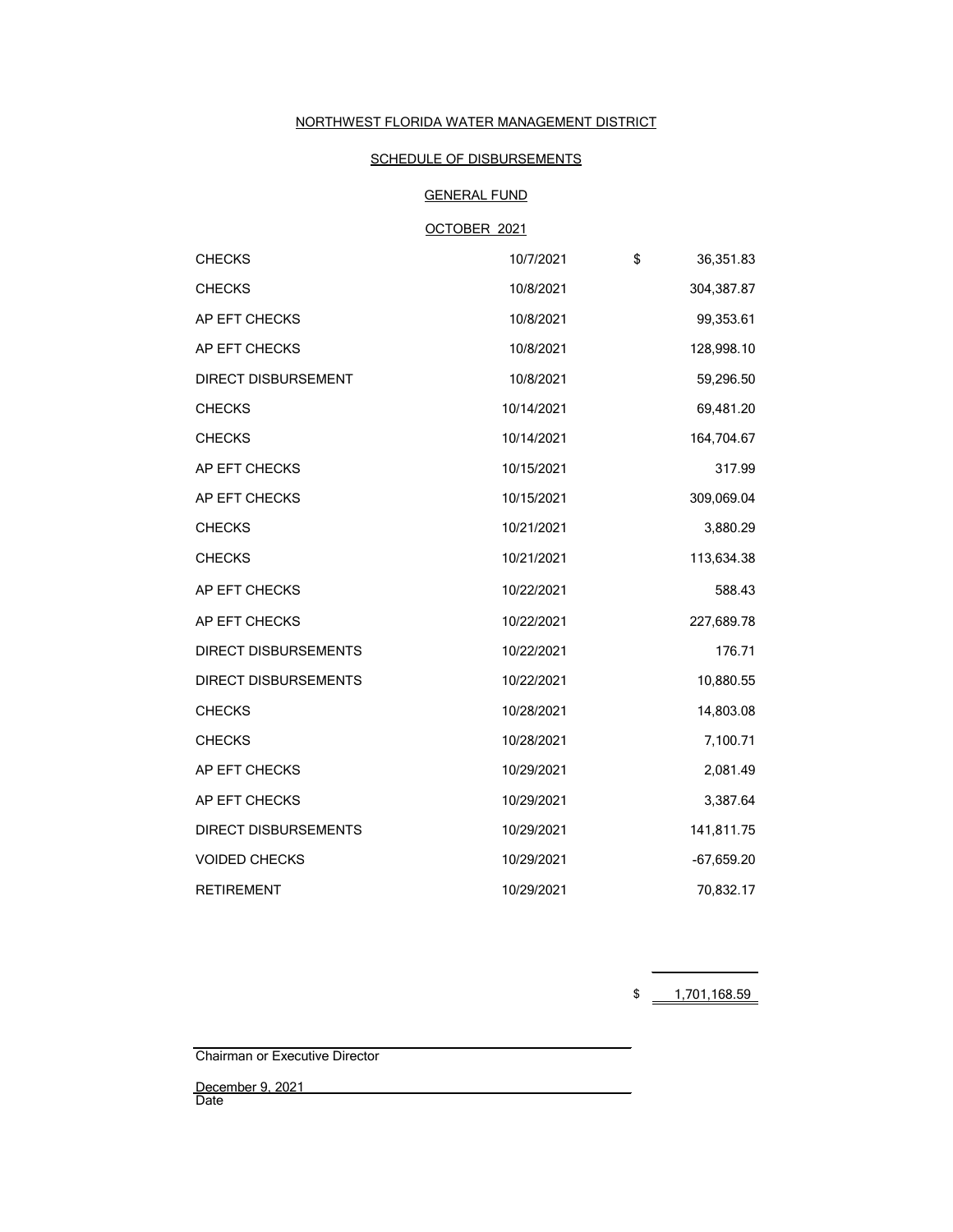| <b>VENDOR NAME</b> |                                         |            |            | CHECK DATE INVOICE NET INVOICE DESCRIPTION |
|--------------------|-----------------------------------------|------------|------------|--------------------------------------------|
| 2701               | FLORIDA MUNICIPAL INSURANCE TRUST       | 10/07/2021 |            | 24,969.75 FIRST INSTALLMENT FY 21/22       |
| 5610               | OKALOOSA-WALTON SECURITY & SURVEILLANCE | 10/07/2021 |            | 75.00 DFO SECURITY                         |
| 5393               | REPUBLIC PARKING SYSTEM TALLAHASSEE     | 10/07/2021 |            | 180.00 PARKING PASS FOR TWO SPACES AT      |
| 4832               | <b>SUN LIFE FINANCIAL</b>               | 10/07/2021 |            | 80.10 EMPLOYEE DENTAL-PREPAID              |
| 4832               | <b>SUN LIFE FINANCIAL</b>               | 10/07/2021 |            | 5,553.93 EMPLOYEE DENTAL-PPO               |
| 4834               | <b>SUN LIFE FINANCIAL</b>               | 10/07/2021 |            | 2,558.07 VOL LIFE INSURANCE                |
| 4834               | <b>SUN LIFE FINANCIAL</b>               | 10/07/2021 |            | 917.28 AD&D LIFE INSURANCE                 |
| 4834               | <b>SUN LIFE FINANCIAL</b>               | 10/07/2021 |            | 79.05 ACCT7 EAP                            |
| 4833               | <b>SUN LIFE FINANCIAL</b>               | 10/07/2021 |            | 963.87 VOL LTD INSURANCE                   |
| 5250               | SUN LIFE FINANCIAL - VISION             | 10/07/2021 |            | 610.68 VISION- ACCT 6                      |
| 4626               | WASTE PRO OF FLORIDA, INC               | 10/07/2021 |            | 164.10 SOLID WASTE-HQ                      |
| 4626               | WASTE PRO OF FLORIDA, INC               | 10/07/2021 |            | 200.00 DUMPSTER FOR ECONFINA OFFICE A      |
|                    | <b>TOTAL CHECKS</b>                     |            | 36,351.83  |                                            |
| 3293               | ANGUS G. ANDREWS, JR.                   | 10/08/2021 |            | 8,125.00 DFO LEASE AGREEMENT - CONTRACT    |
| 1617               | <b>CAPITAL HEALTH PLAN</b>              | 10/08/2021 |            | 82,871.69 EMPLOYEE MEDICAL INSURANCE       |
| 97                 | THE DEFUNIAK HERALD                     | 10/08/2021 |            | 39.88 LEGAL ADS-WATER USE PERMITS          |
| 3078               | GEORGIA-FLORIDA BURGLAR ALARM CO, INC   | 10/08/2021 |            | 1,710.00 HQ MONITORING AND MAINTENANCE     |
| 76                 | LEON COUNTY PROPERTY APPRAISER          | 10/08/2021 |            | 2,307.04 1ST QTR FY 21-22                  |
| 5016               | LOBBYTOOLS, INC. TOTAL                  | 10/08/2021 |            | 4,300.00 LOBBYTOOLS SUBSCRIPTION RENEWA    |
|                    | <b>TOTAL ACH TRANSFERS</b>              |            | 99,353.61  |                                            |
| 1616               | BLUE CROSS/BLUE SHIELD OF FLORIDA       | 10/08/2021 |            | 56,266.24 EMPLOYEE MEDICAL INSURANCE       |
| 1616               | BLUE CROSS/BLUE SHIELD OF FLORIDA       | 10/08/2021 |            | 630.20 RETIREE MEDICAL INSURANCE           |
| 1616               | BLUE CROSS/BLUE SHIELD OF FLORIDA       | 10/08/2021 |            | 2,400.06 RETIREE MEDICAL INSURANCE         |
|                    | <b>TOTAL DIRECT DISBURSEMENTS</b>       |            | 59,296.50  |                                            |
|                    | <b>TOTAL AP</b>                         |            | 195,001.94 |                                            |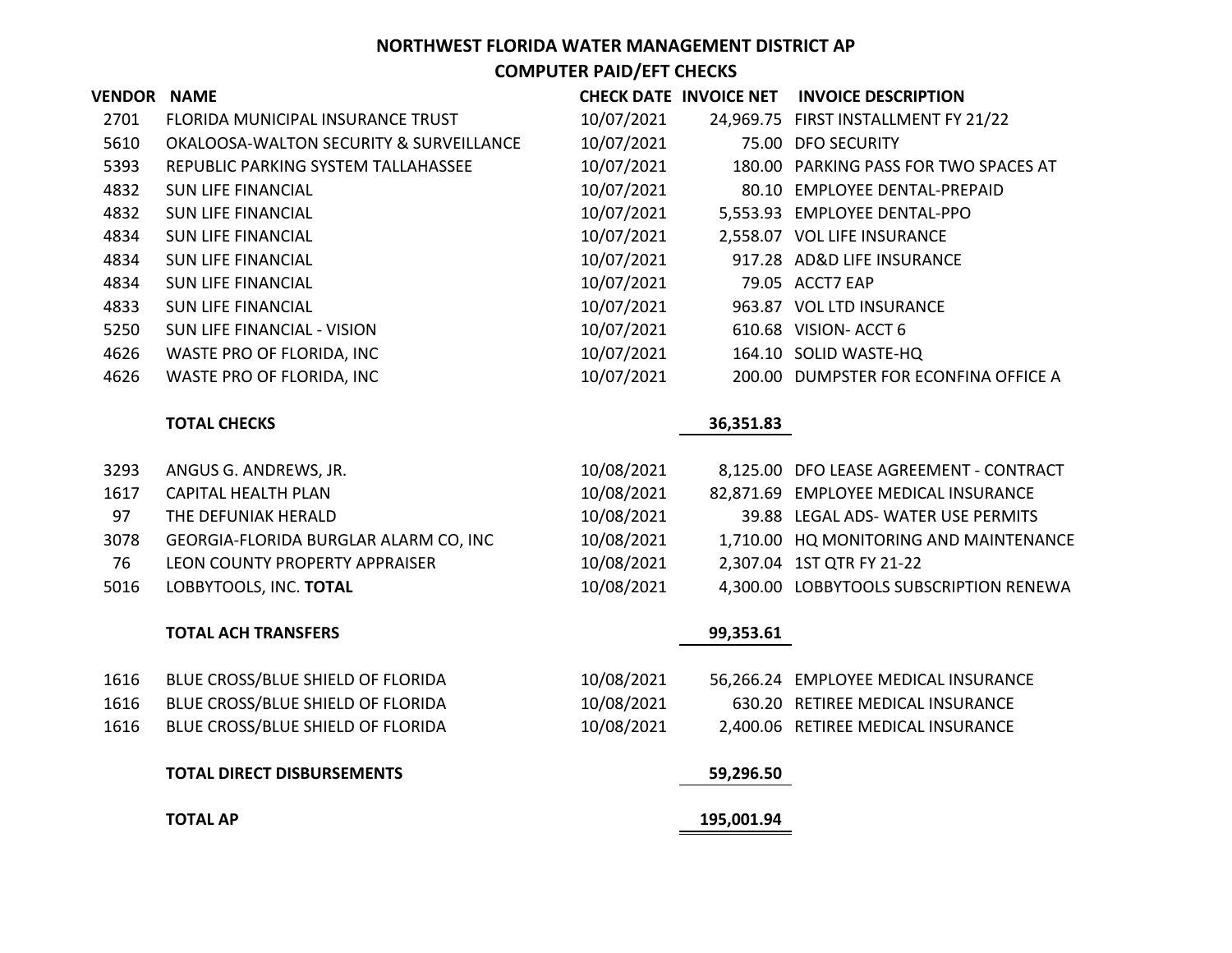| <b>VENDOR</b> | <b>NAME</b>                         | <b>CHECK DATE</b> |          | INVOICE NET INVOICE DESCRIPTION           |
|---------------|-------------------------------------|-------------------|----------|-------------------------------------------|
| 95            | AT&T                                | 10/07/2021        |          | 349.40 PHONE SERVICE - EFO                |
| 5689          | WILLIAM DJONES                      | 10/07/2021        |          | 871.00 DIAGNOSTIC/REPAIR TO RESTROOMS     |
| 4748          | <b>EAST MILTON WATER SYSTEM</b>     | 10/07/2021        | 11.60    | <b>WATER MILTON OFFICE</b>                |
| 3746          | FL DEPT OF ENVIRONMENTAL PROTECTION | 10/07/2021        |          | 4,200.00 FUNDING SUPPORT FOR FGS DYE TR   |
| 3193          | INSURANCE INFORMATION EXCHANGE      | 10/07/2021        |          | 142.75 BACKGROUND SCREENING               |
| 4033          | JOHNSTON TRUCKING, LLC              | 10/07/2021        |          | 2,340.00 ROAD REPAIR MATERIALS            |
| 2299          | LIBERTY COUNTY SOLID WASTE          | 10/07/2021        |          | 30.08 SOLID WASTE DUMPSTER-FL RIVER       |
| 3266          | LOWE'S COMPANIES INC.               | 10/07/2021        |          | 1,517.27 SHOP SUPPLIES AND TOOLS          |
| 5808          | <b>ONEDESK INC</b>                  | 10/07/2021        |          | 995.00 EMIST EPIX360 TRUELECTROSTATIC     |
| 5703          | OTT HYDROMET CORPORATION RANDSTAD   | 10/07/2021        |          | 18,369.00 EQUIPMENT UPGRADE FOR LCTN STO  |
| 5251          | NORTH AMERICA, INC. RANDSTAD NORTH  | 10/07/2021        |          | 10,175.00 RANDSTAD PROFESSIONAL STAFF AU  |
| 5251          | AMERICA, INC. SCANTASTIK INC        | 10/07/2021        | 925.00   | RANDSTAD PROFESSIONAL STAFF AU            |
| 5814          | SOUTHEASTERN CHEMTREAT INC          | 10/07/2021        | 5.090.00 | NEW SCANNER FOR GIS                       |
| 5805          | TALLAHASSEE DEMOCRAT                | 10/07/2021        |          | 248,220.00 TREATMENT OF EXOTICS ON 197 AC |
| 105           | WILLIAMS COMMUNICATIONS, INC.       | 10/07/2021        |          | 94.22 WATER USE PERMIT LEGAL AD           |
| 5081          | YSI INCORPORATED                    | 10/07/2021        | 70.00    | <b>GPS REINSTALL IN WMD-2414</b>          |
| 2320          |                                     | 10/07/2021        |          | 10,987.55 FLOWTRACKER2 HANDHELD DISCHARG  |

## **TOTAL CHECKS**

## **304,387.87**

| 5028 | AQUATIC INFORMATICS INC | 10/08/2021 | 35,100.00 AQUARIUS DATA MIGRATION            |
|------|-------------------------|------------|----------------------------------------------|
| 45   | <b>DMS</b>              | 10/08/2021 | 12.07 AIRCARDS AND HOTSPOTS                  |
| 45   | <b>DMS</b>              | 10/08/2021 | 16.58 CONFERENCE CALLS                       |
| 45   | <b>DMS</b>              | 10/08/2021 | 1,969.80 DEFUNIAK ETHERNET AND LONG DISTANCE |
| 45   | <b>DMS</b>              | 10/08/2021 | 660.96 DEFUNIAK LOCAL PHONE                  |
| 45   | <b>DMS</b>              | 10/08/2021 | 8,709.94 HQ ETHERNET                         |
| 45   | <b>DMS</b>              | 10/08/2021 | 1,607.69 HQ LOCAL                            |
| 45   | <b>DMS</b>              | 10/08/2021 | 42.80 HQ LONG DISTANCE                       |
| 45   | <b>DMS</b>              | 10/08/2021 | 14.29 LAN PORTS AND INTRANET/INTERNET        |
| 45   | <b>DMS</b>              | 10/08/2021 | 0.21 LAN PORTS AND INTRANET/INTERNET         |
| 45   | <b>DMS</b>              | 10/08/2021 | 93.56 MILTON LOCAL                           |
| 45   | <b>DMS</b>              | 10/08/2021 | 0.70 MILTON LONG DISTANCE                    |
| 4961 | PETER FOLLAND           | 10/08/2021 | 110.00 TRAVEL REIMBURSEMENT                  |
|      |                         |            |                                              |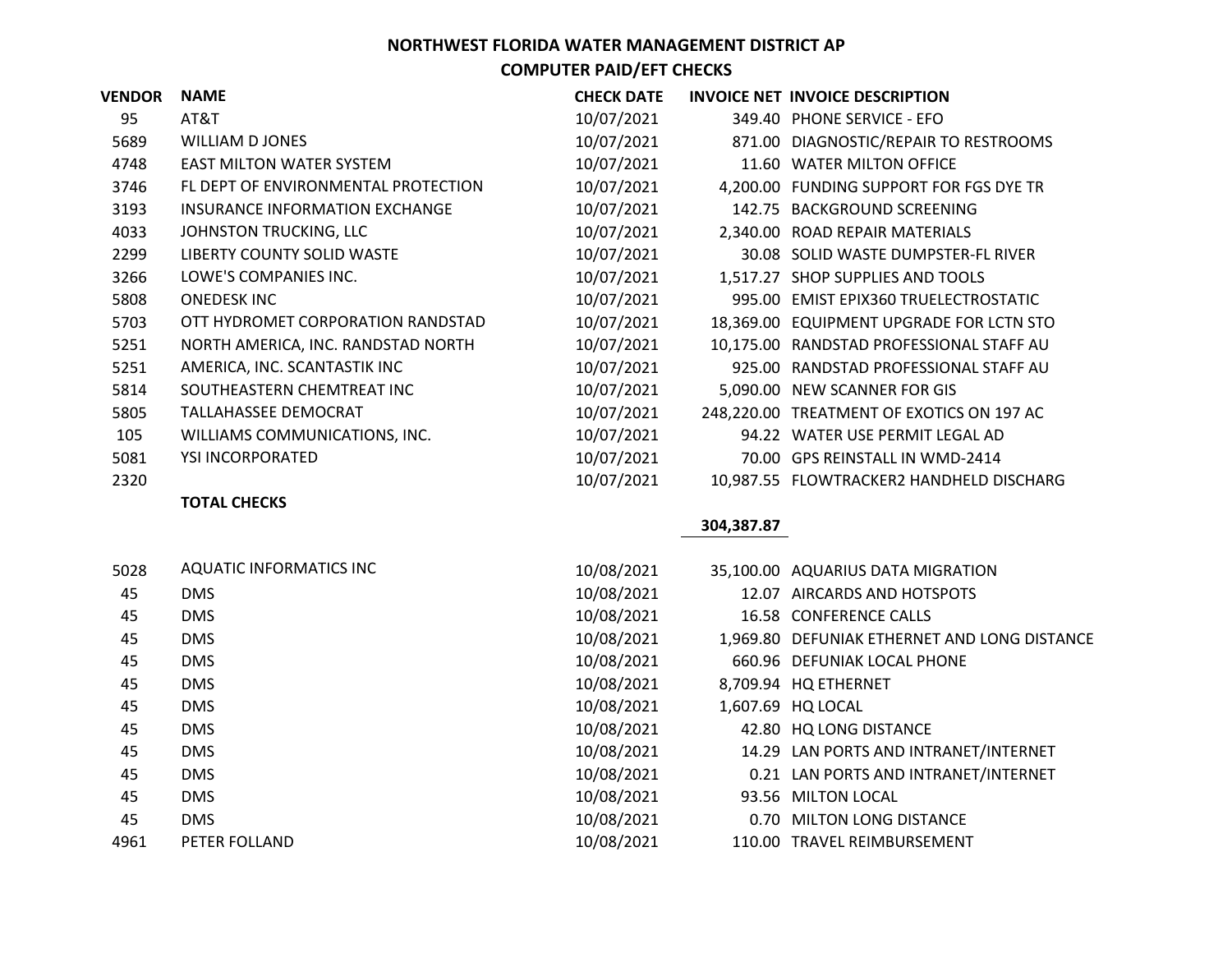| <b>VENDOR</b> | <b>NAME</b>                               | <b>CHECK DATE</b> | INVOICE NET INVOICE DESCRIPTION          |
|---------------|-------------------------------------------|-------------------|------------------------------------------|
| 3942          | A & W VENTURES, L.C.                      | 10/08/2021        | 156.34 PORTABLE TOILET FOR PHIPPS PAR    |
| 5328          | <b>HSW CONSULTING LLC</b>                 | 10/08/2021        | 10,000.00 AS NEEDED HYDROLOGICAL, ECOLOG |
| 5368          | KOUNTRY RENTAL NWF, INC.                  | 10/08/2021        | 207.50 CLEANING OF ECONFINA OFFICE AN    |
| 3813          | PENNINGTON, P.A.                          | 10/08/2021        | 18,565.00 LEGAL COUNSEL                  |
| 3813          | PENNINGTON, P.A.                          | 10/08/2021        | 75.00 TITLE SEARCH OF BRANDON PROPER     |
| 4368          | PROFESSIONAL HEALTH EXAMINERS             | 10/08/2021        | 50.00 LABORATORY TESTING                 |
| 4826          | <b>DOUG REDDICK</b>                       | 10/08/2021        | 1,307.96 REIMBURSMENT FOR TIRES WMD96272 |
| 5614          | ZACHARY J. SELLERS                        | 10/08/2021        | 826.87 DEFUNIAK OFFICE JANITORIAL        |
| 3851          | SOUTHEASTERN SURVEYING & MAPPING CORP     | 10/08/2021        | 21,703.04 AS NEEDED PROFESSIONAL SURVEYI |
| 5651          | <b>SGS TECHNOLOGIE, LLC</b>               | 10/08/2021        | 373.33 HOSTINA AND MAINTAINING DISTRI    |
| 5651          | <b>SGS TECHNOLOGIE, LLC</b>               | 10/08/2021        | 373.33 HOSTINA AND MAINTAINING DISTRI    |
| 4091          | THE SHOE BOX                              | 10/08/2021        | 409.70 DISTRICT CLOTHING-REG             |
| 4955          | TERRY'S HOME & LAWN MAINTENANCE, INC.     | 10/08/2021        | 200.00 JANITORIAL SERVICES FOR MILTON    |
| 3696          | URS CORPORATION                           | 10/08/2021        | 1,956.00 85 BAY COUNTY DFIRM UPDATE      |
| 3696          | URS CORPORATION                           | 10/08/2021        | 9,264.63 109 PANHANDLE RISKMAP CONV      |
| 2631          | <b>WASHINGTON COUNTY SHERIFF'S OFFICE</b> | 10/08/2021        | 13,300.80 LAW ENFORCEMENT AND SECURITY   |
| 5060          | EXTREME LOGISTICS GULF COAST, LLC         | 10/08/2021        | 200.00 RENTAL & SERVICE OF PORTABLE T    |
| 5060          | EXTREME LOGISTICS GULF COAST, LLC         | 10/08/2021        | 115.00 RENTAL & SERVICE OF PORTABLE T    |
| 5060          | EXTREME LOGISTICS GULF COAST, LLC         | 10/08/2021        | 230.00 RENTAL & SERVICE OF PORTABLE T    |
| 5060          | EXTREME LOGISTICS GULF COAST, LLC         | 10/08/2021        | 230.00 RENTAL & SERVICE OF PORTABLE T    |
| 5060          | EXTREME LOGISTICS GULF COAST, LLC         | 10/08/2021        | 115.00 RENTAL & SERVICE OF PORTABLE T    |
| 5060          | EXTREME LOGISTICS GULF COAST, LLC         | 10/08/2021        | 200.00 RENTAL & SERVICE OF PORTABLE T    |
| 5060          | EXTREME LOGISTICS GULF COAST, LLC         | 10/08/2021        | 370.00 RENTAL & SERVICE OF PORTABLE T    |
| 5060          | EXTREME LOGISTICS GULF COAST, LLC         | 10/08/2021        | 200.00 RENTAL & SERVICE OF PORTABLE T    |
| 5060          | EXTREME LOGISTICS GULF COAST, LLC         | 10/08/2021        | 115.00 RENTAL & SERVICE OF PORTABLE T    |
| 5060          | EXTREME LOGISTICS GULF COAST, LLC         | 10/08/2021        | 115.00 RENTAL & SERVICE OF PORTABLE T    |
|               |                                           |                   |                                          |

**TOTAL ACH TRANSFERS 128,998.10**

**TOTAL AP**

**433,385.97**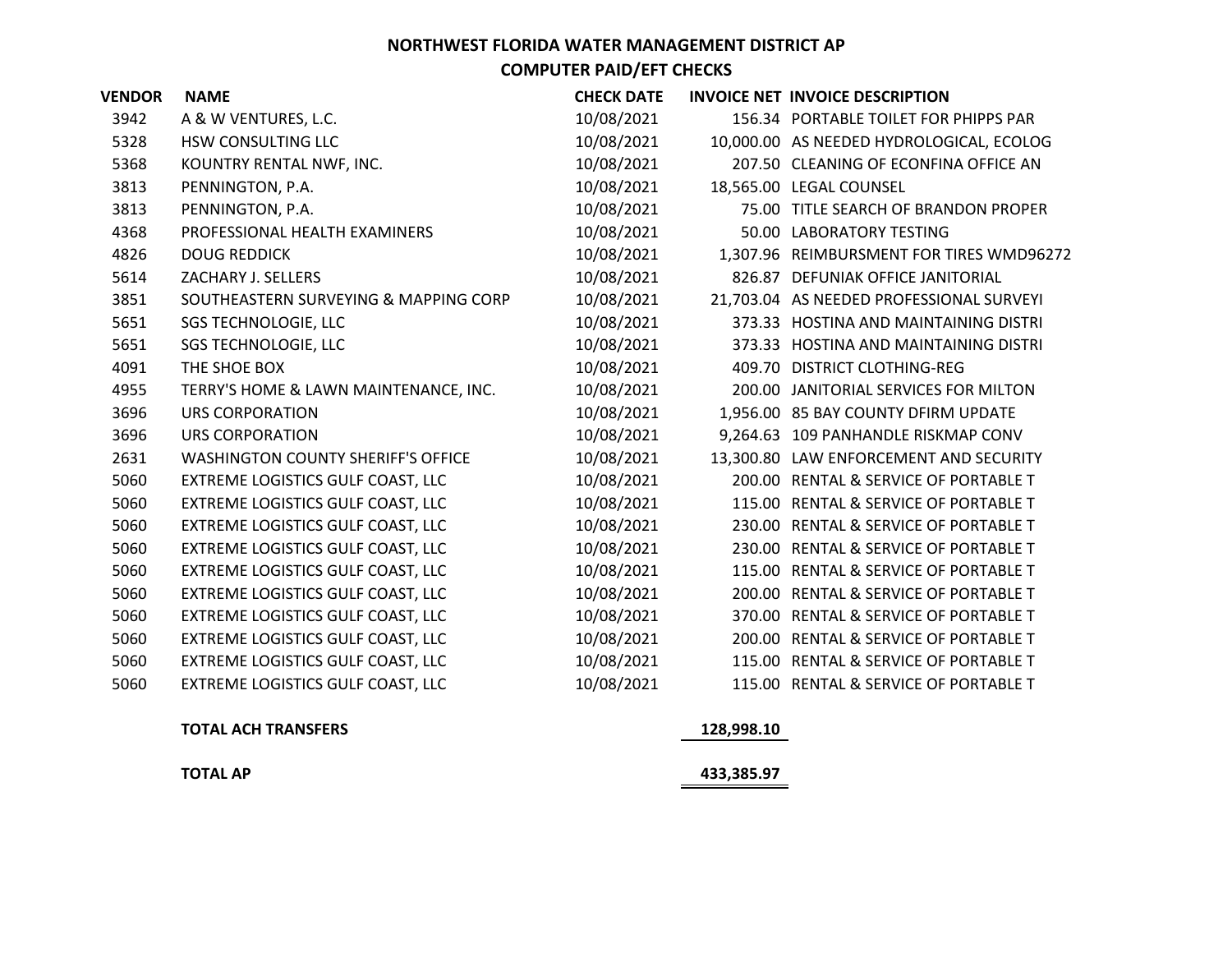# **NORTHWEST FLORIDA WATER MANAGEMENT DISTRICT AP**

**COMPUTER PAID/EFT CHECKS**

| <b>VENDOR</b> | <b>NAME</b>                             |            | <b>CHECK DATE INVOICE NET</b> | <b>INVOICE DESCRIPTION</b>            |
|---------------|-----------------------------------------|------------|-------------------------------|---------------------------------------|
| 1627          | <b>BAY COUNTY CLERK OF COURT</b>        | 10/14/2021 |                               | 44.00 RECORDING FEES                  |
| 1616          | BLUE CROSS/BLUE SHIELD OF FLORIDA       | 10/14/2021 |                               | 53,938.00 EMPLOYEE MEDICAL INSURANCE  |
| 1616          | BLUE CROSS/BLUE SHIELD OF FLORIDA       | 10/14/2021 |                               | 630.20 RETIREE MEDICAL INSURANCE      |
| 3399          | FLORIDA STORMWATER ASSOC., INC.         | 10/14/2021 |                               | 850.00 FSA MEMBERSHIP                 |
| 5001          | NORTHWEST FLORIDA LEAGUE OF CITIES, INC | 10/14/2021 |                               | 250.00 NWFLC ANNUAL MEMBERSHIP        |
| 5404          | RIMINI STREET, INC.                     | 10/14/2021 |                               | 13,769.00 ORACLE TECHNOLOGY SUPPORT   |
|               | <b>TOTAL CHECKS</b>                     |            | 69,481.20                     |                                       |
| 4091          | THE SHOE BOX                            | 10/15/2021 | 120.00 BOOTS                  |                                       |
| 2808          | THAT BOOT STORE                         | 10/15/2021 |                               | 197.99 BOOTS FOR BENJAMIN FAURE - LAN |
|               | <b>TOTAL ACH TRANSFERS</b>              |            | 317.99                        |                                       |
|               | <b>TOTAL AP</b>                         |            | 69,799.19                     |                                       |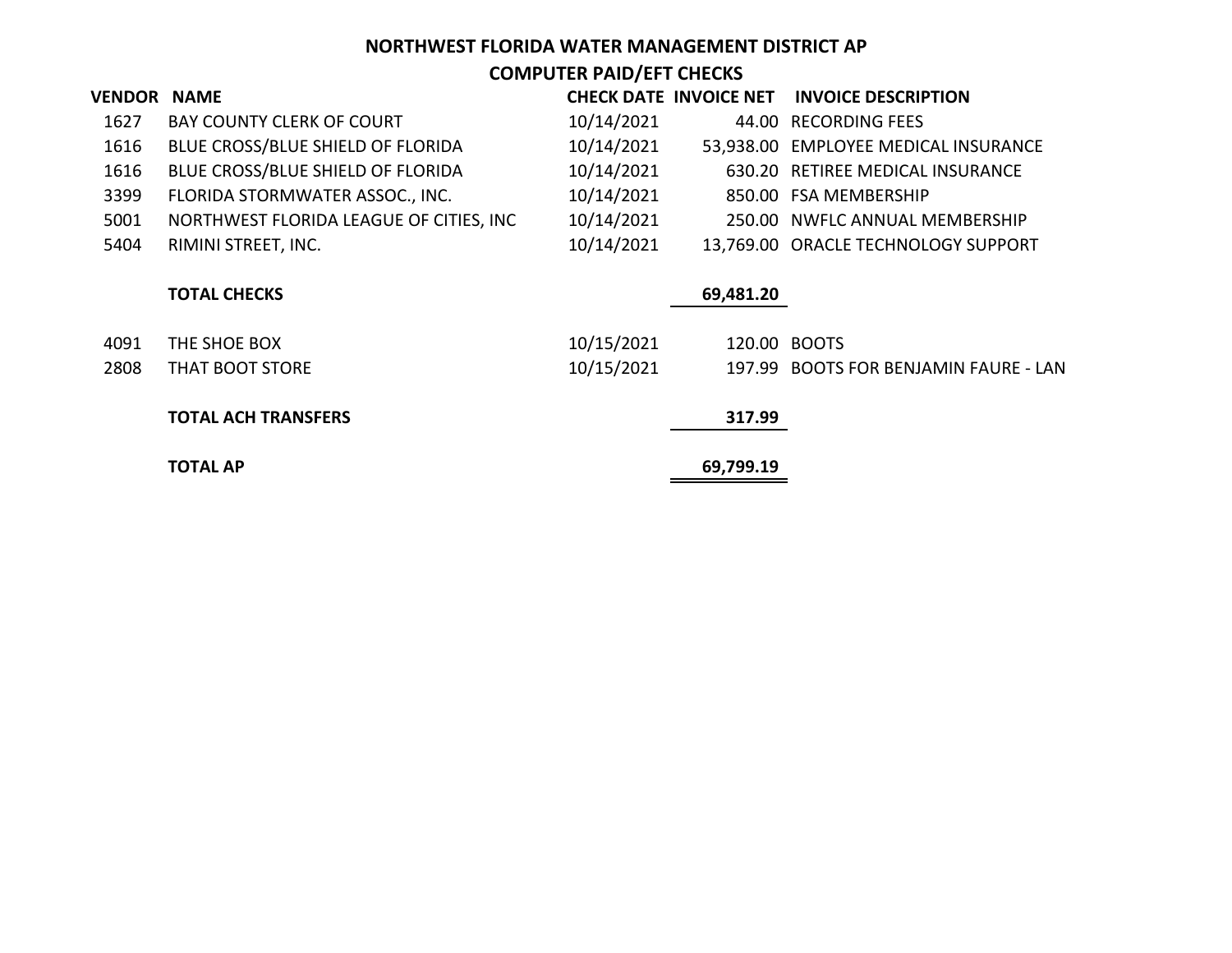| <b>VENDOR</b> | <b>NAME</b>                          | <b>CHECK DATE</b> |              | <b>INVOICE NET INVOICE DESCRIPTION</b>      |
|---------------|--------------------------------------|-------------------|--------------|---------------------------------------------|
| 4923          | <b>JOHN ALTER</b>                    | 10/14/2021        |              | 188.11 TRAVEL REIMBURSEMENT                 |
| 5820          | ANNA UPTON                           | 10/14/2021        |              | 116.02 TRAVEL REIMBURSEMENT                 |
| 5670          | ASPEN SYSTEMS, INC                   | 10/14/2021        |              | 11,938.65 HYDROLOGIC MODELING ENVIRONMEN    |
| 2992          | <b>BANK OF AMERICA</b>               | 10/14/2021        |              | 440.72 ONLINE ACCESS TO BANK ACCOUNT        |
| 2992          | <b>BANK OF AMERICA</b>               | 10/14/2021        |              | 1,037.52 ACCOUNT ANALYSIS 092021            |
| 3158          | BELL, GRIFFITH & ASSOCIATES, INC.    | 10/14/2021        |              | 4,675.00 APPRAISAL OF SINK CREEK PRESER     |
| 5792          | <b>BISHOP STRAW FARMS INC</b>        | 10/14/2021        |              | 40,896.13 AG COST SHARE                     |
| 1859          | FL DEPT. OF ENVIRONMENTAL PROTECTION | 10/14/2021        |              | 2,186.40 LABORATORY ANALYSIS - ECONFINA     |
| 1859          | FL DEPT. OF ENVIRONMENTAL PROTECTION | 10/14/2021        |              | 848.00 LABORATORY ANALYSIS - ECONFINA       |
| 5749          | DUMPSTER SERVICES LLC                | 10/14/2021        |              | 800.00 ROLL OFF DUMPSTERS                   |
| 5298          | <b>TED EVERETT</b>                   | 10/14/2021        |              | 66.75 TRAVEL REIMBURSEMENT                  |
| 5638          | <b>GULF COAST STATE COLLEGE</b>      | 10/14/2021        |              | 20.00 RENTAL FEE FOR MEETING ROOM           |
| 4033          | JOHNSTON TRUCKING, LLC               | 10/14/2021        |              | 2,340.00 ROAD REPAIR MATERIALS              |
| 4033          | JOHNSTON TRUCKING, LLC               | 10/14/2021        |              | 4,632.64 LIMEROCK FOR ROAD REPAIRS          |
| 5818          | ODOM FORESTRY CO                     | 10/14/2021        |              | 55,847.63 HERBICIDE APPLICATION ITB 21B-006 |
| 4849          | <b>NICK PATRONIS</b>                 | 10/14/2021        |              | 89.00 TRAVEL REIMBURSEMENT                  |
| 5251          | RANDSTAD NORTH AMERICA, INC.         | 10/14/2021        |              | 10.175.00 RANDSTAD PROFESSIONAL STAFF AU    |
| 5251          | RANDSTAD NORTH AMERICA, INC.         | 10/14/2021        |              | 925.00 RANDSTAD PROFESSIONAL STAFF AU       |
| 105           | <b>TALLAHASSEE DEMOCRAT</b>          | 10/14/2021        |              | 3,201.25 TRIM ADVERTISEMENT                 |
| 110           | TALQUIN ELECTRIC COOPERATIVE, INC.   | 10/14/2021        | 290.20 WATER |                                             |
| 110           | TALQUIN ELECTRIC COOPERATIVE, INC.   | 10/14/2021        |              | 89.20 LIGHTS                                |
| 110           | TALQUIN ELECTRIC COOPERATIVE, INC.   | 10/14/2021        |              | 3,451.20 ELECTRIC                           |
| 5801          | TALQUIN PORTABLE RESTROOMS, INC      | 10/14/2021        |              | 141.25 ADA PORTABLE TOILETS FOR REVEL       |
| 5737          | TELECHECK SERVICES, INC.             | 10/14/2021        |              | 63.60 EPERMITTING FEES - TELECHECK          |
| 4618          | <b>WAKULLA COUNTY BOCC</b>           | 10/14/2021        |              | 20,245.40 MAGNOLIA GARDEN SEWER SYSTEM E    |

#### **TOTAL CHECKS**

| 3293 | ANGUS G. ANDREWS, JR.  | 10/15/2021 | 172.98 TRAVEL REIMBURSEMENT              |
|------|------------------------|------------|------------------------------------------|
| 4742 | <b>BRECK BRANNEN</b>   | 10/15/2021 | 192.24 TRAVEL REIMBURSEMENT              |
| 5450 | <b>CAITLIN BRONGEL</b> | 10/15/2021 | 355.56 TRAVEL REIMBURSEMENT              |
| 5428 | CARDNO, INC            | 10/15/2021 | 11,844.00 ENCUMBER 18-077-TO10 (DUTEX; 4 |
| 5428 | CARDNO, INC            | 10/15/2021 | 40,165.00 ENCUMBER 18-077-TO9            |
| 4125 | <b>KATHLEEN COATES</b> | 10/15/2021 | 228.00 TRAVEL REIMBURSEMENT              |
| 3080 | <b>STEVEN COSTA</b>    | 10/15/2021 | 110.00 TRAVEL REIMBURSEMENT              |
| 4944 | <b>BRETT CYPHERS</b>   | 10/15/2021 | 97.01 TRAVEL REIMBURSEMENT               |

## **164,704.67**

| 10/15/2021 | 172.98 TRAVEL REIMBURSEMENT              |
|------------|------------------------------------------|
| 10/15/2021 | 192.24 TRAVEL REIMBURSEMENT              |
| 10/15/2021 | 355.56 TRAVEL REIMBURSEMENT              |
| 10/15/2021 | 11,844.00 ENCUMBER 18-077-TO10 (DUTEX; 4 |
| 10/15/2021 | 40,165.00 ENCUMBER 18-077-TO9            |
| 10/15/2021 | 228.00 TRAVEL REIMBURSEMENT              |
| 10/15/2021 | 110.00 TRAVEL REIMBURSEMENT              |
| 10/15/2021 | 97.01 TRAVEL REIMBURSEMENT               |
|            |                                          |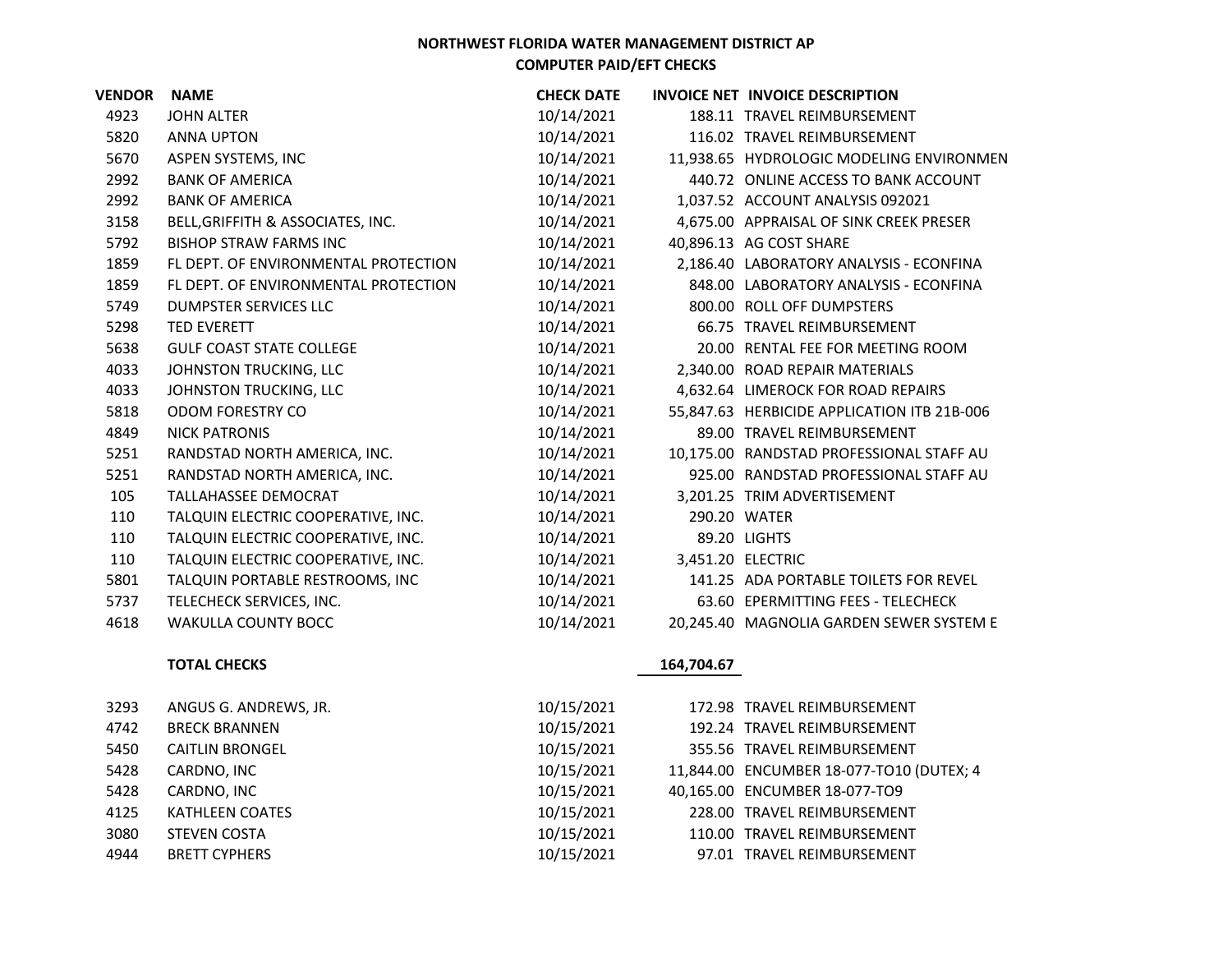| <b>VENDOR</b> | <b>NAME</b>                           | <b>CHECK DATE</b> | INVOICE NET INVOICE DESCRIPTION          |
|---------------|---------------------------------------|-------------------|------------------------------------------|
| 3126          | DEWBERRY ENGINEERS, INC               | 10/15/2021        | 22,073.10 RISK MAP PROGRAM SUPPORT       |
| 3126          | DEWBERRY ENGINEERS, INC               | 10/15/2021        | 15,451.17 RISK MAP PROGRAM SUPPORT       |
| 3126          | DEWBERRY ENGINEERS, INC               | 10/15/2021        | 22,650.00 RISK MAP PROGRAM SUPPORT       |
| 3126          | DEWBERRY ENGINEERS, INC               | 10/15/2021        | 11,036.55 RISK MAP PROGRAM SUPPORT       |
| 3126          | DEWBERRY ENGINEERS, INC               | 10/15/2021        | 27,300.00 RISK MAP PROGRAM SUPPORT       |
| 3126          | DEWBERRY ENGINEERS, INC               | 10/15/2021        | 22,500.00 RISK MAP PROGRAM SUPPORT       |
| 3126          | DEWBERRY ENGINEERS, INC               | 10/15/2021        | 24,400.00 RISK MAP PROGRAM SUPPORT       |
| 3126          | DEWBERRY ENGINEERS, INC               | 10/15/2021        | 30,000.00 RISK MAP PROGRAM SUPPORT       |
| 4855          | <b>ENVIRON SERVICES INCORPORATED</b>  | 10/15/2021        | 2,583.34 JANITORIAL SERVICES, HEADQUART  |
| 4807          | <b>WEX BANK</b>                       | 10/15/2021        | 8,824.81 FUEL AND OTHER PURCHASES        |
| 4807          | <b>WEX BANK</b>                       | 10/15/2021        | 1,125.00 WEX TELEMATICS FLEET MANAGEMEN  |
| 4807          | <b>WEX BANK</b>                       | 10/15/2021        | 25.00 FLEET MANAGEMENT SYSTEM - LAND     |
| 4807          | <b>WEX BANK</b>                       | 10/15/2021        | 50.00 WEX TELEMATICS FLEET MANAGEMEN     |
| 4961          | PETER FOLLAND                         | 10/15/2021        | 110.00 TRAVEL REIMBURSEMENT              |
| 3337          | <b>FORESTECH CONSULTING</b>           | 10/15/2021        | 1,012.50 SUPPORT, TRAINING AND HOSTING   |
| 2268          | INNOVATIVE OFFICE SOLUTIONS, INC      | 10/15/2021        | 837.00 EMCUMBRANCE PO FOR PHONE SYSTE    |
| 5775          | <b>KELLIE RALSTON</b>                 | 10/15/2021        | 203.24 TRAVEL REIMBURSEMENT              |
| 5368          | KOUNTRY RENTAL NWF, INC.              | 10/15/2021        | 9,210.00 PORTABLE & COMPOST TOILET SERV  |
| 5146          | MICHAEL CORRIE MANNION                | 10/15/2021        | 8,793.40 STAFF AUGMENTATION FOR CUSTOM   |
| 4090          | <b>JERRY PATE</b>                     | 10/15/2021        | 245.07 TRAVEL REIMBURSEMENT              |
| 3960          | <b>GEORGE ROBERTS</b>                 | 10/15/2021        | 148.06 TRAVEL REIMBURSEMENT              |
| 3851          | SOUTHEASTERN SURVEYING & MAPPING CORP | 10/15/2021        | 27,996.08 AS NEEDED PROFESSIONAL SURVEYI |
| 5517          | <b>SAVANNAH SHELL</b>                 | 10/15/2021        | 206.48 TRAVEL REIMBURSEMENT              |
| 4955          | TERRY'S HOME & LAWN MAINTENANCE, INC. | 10/15/2021        | 3,526.90 RECREATION SITE CLEANUP-CONTRA  |
| 5337          | VANASSEE HANGEN BRUSTLIN, INC.        | 10/15/2021        | 7,770.00 AS NEEDED HYDROLOGICAL SERVICE  |
| 5337          | VANASSEE HANGEN BRUSTLIN, INC.        | 10/15/2021        | 7,770.00 AS NEEDED HYDROLOGICAL SERVICE  |
| 5218          | WAGEWORKS, INC.                       | 10/15/2021        | 56.55 COBRA ADMINISTRATION               |

#### **TOTAL ACH TRANSFERS 309,069.04**

**TOTAL AP**

**473,773.71**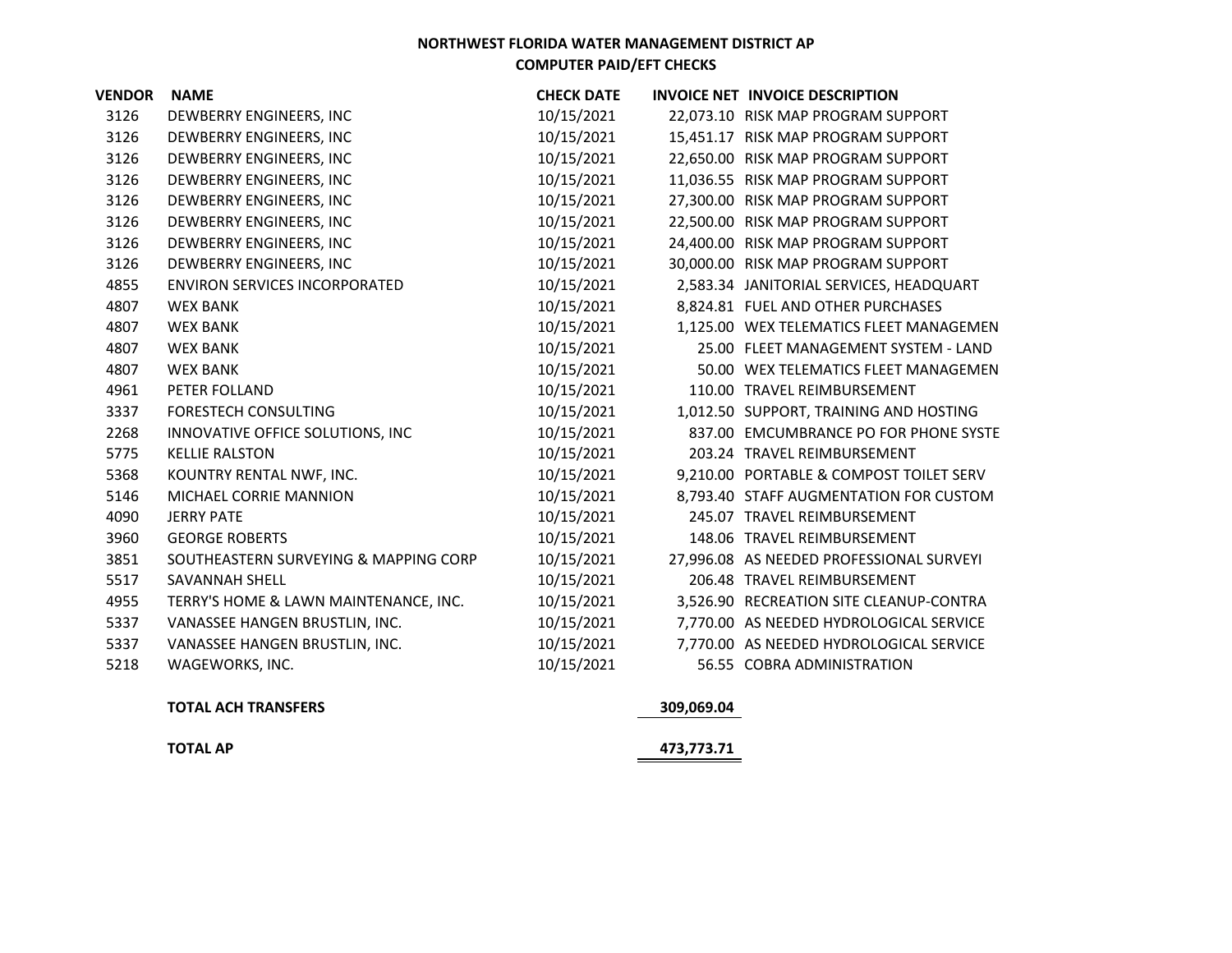| <b>VENDOR</b> | <b>NAME</b>                       | <b>CHECK DATE</b> |          | INVOICE NET INVOICE DESCRIPTION         |
|---------------|-----------------------------------|-------------------|----------|-----------------------------------------|
| 1205          | OFFICE DEPOT, INC.                | 10/21/2021        |          | 80.89 FIELD SUPPLIES                    |
| 5618          | PRESSRELATIONS, INC.              | 10/21/2021        |          | 2,399.40 MEDIA CLIPS MONITORING SERVICE |
| 5707          | <b>REFUND PAYEEZY</b>             | 10/21/2021        |          | 1,400.00 CYNTHIA WRIGHT P301187 WITHDRA |
|               |                                   |                   |          |                                         |
|               | <b>TOTAL CHECKS</b>               |                   | 3,880.29 |                                         |
|               | <b>AUTO ALLEY INC</b>             |                   |          |                                         |
| 5702          |                                   | 10/22/2021        | 92.41    | MINOR REPAIRS FOR HQ REG VEHIC          |
| 2808          | THAT BOOT STORE                   | 10/22/2021        |          | 167.39 SAFETY BOOTS-PILCHER             |
| 5675          | TONY KELLY HEATING & A/C          | 10/22/2021        |          | 328.63 MINOR AC REPAIRS AROUND HQ       |
|               | <b>TOTAL ACH TRANSFERS</b>        |                   | 588.43   |                                         |
|               |                                   |                   |          |                                         |
| 2967          | <b>BANK OF AMERICA</b>            | 10/22/2021        | 27.72    | DIGITAL NEWSPAPER SUBSCRIPTION          |
| 2967          | <b>BANK OF AMERICA</b>            | 10/22/2021        |          | 148.99 DESK CHAIR-BETH PERISON: AMAZON  |
|               |                                   |                   |          |                                         |
|               | <b>TOTAL DIRECT DISBURSEMENTS</b> |                   | 176.71   |                                         |
|               | <b>TOTAL AP</b>                   |                   | 4,645.43 |                                         |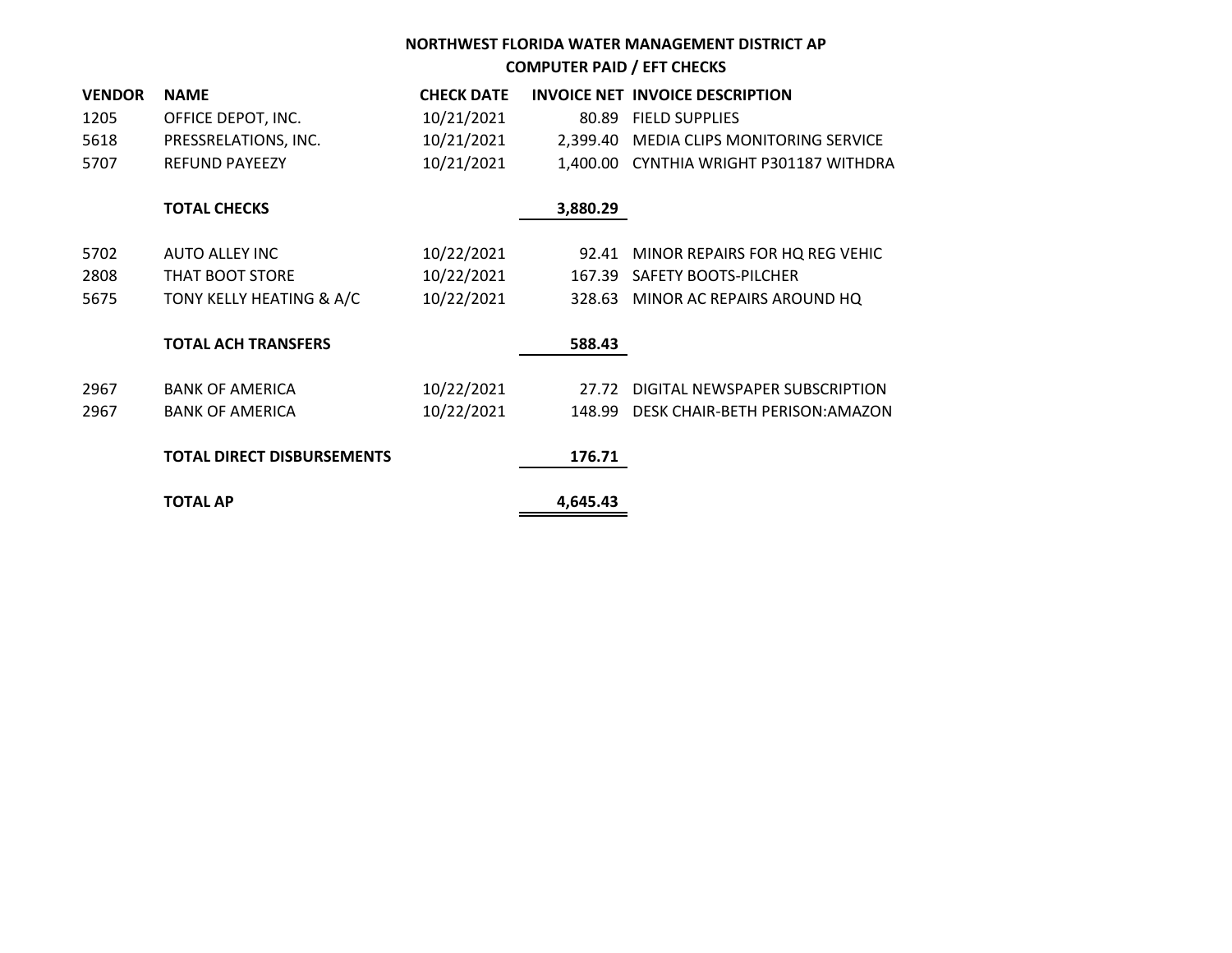| <b>VENDOR NAME</b> |                                                                      |            | <b>CHECK DATE INVOICE NET</b> | <b>INVOICE DESCRIPTION</b>               |
|--------------------|----------------------------------------------------------------------|------------|-------------------------------|------------------------------------------|
| 5028               | <b>AQUATIC INFORMATICS INC</b>                                       | 10/21/2021 |                               | 7,200.00 ADDITIONAL REPORT MODULE FOR A  |
| 5028               | <b>AQUATIC INFORMATICS INC</b>                                       | 10/21/2021 |                               | 2,400.00 AQUARIUS DATA MIGRATION         |
| 4676               | <b>CITY OF MILTON FLORIDA</b>                                        | 10/21/2021 |                               | 21.81 MILTON WATER                       |
| 4676               | <b>CITY OF MILTON FLORIDA</b>                                        | 10/21/2021 |                               | 76.13 DUMPSTER SERVICE                   |
| 3289               | <b>CITY OF TALLAHASSEE</b>                                           | 10/21/2021 |                               | 42.19 LAKESHORE AND I10                  |
| 2241               | DEPT. OF THE INTERIOR - USGS                                         | 10/21/2021 |                               | 62,595.00 JOINT FUNDING ST JOE ASSESEMEN |
| 3379               | FL. DEPT. OF AGRICULTURE & CONSUMER SERVICES                         | 10/21/2021 |                               | 17,781.25 MOBILE IRRIGATION LAB          |
| 4479               | FONDRIEST ENVIRONMENTAL                                              | 10/21/2021 |                               | 8,362.76 PRODSS MULTIPARAMETER WATER QU  |
| 916                | <b>GULF POWER COMPANY</b>                                            | 10/21/2021 |                               | 558.22 MILTON ELECTRIC                   |
| 4317               | HHH CONSTRUCTION OF NWF, INC.                                        | 10/21/2021 |                               | 8,790.67 CULVERT REPLACEMENT AND ROAD W  |
| 698                | KONICA MINOLTA BUSINESS SOLUTIONS USA                                | 10/21/2021 |                               | 232.97 KONICA MINOLTA COPIER LEASE RE    |
| 698                | KONICA MINOLTA BUSINESS SOLUTIONS USA                                | 10/21/2021 |                               | 215.49 KONICA MINOLTA COPIER LEASE RE    |
| 698                | KONICA MINOLTA BUSINESS SOLUTIONS USA                                | 10/21/2021 |                               | 108.25 KONICA MINOLTA COPIER LEASE RE    |
| 698                | KONICA MINOLTA BUSINESS SOLUTIONS USA                                | 10/21/2021 |                               | 362.47 KONICA MINOLTA COPIER LEASE RE    |
| 698                | KONICA MINOLTA BUSINESS SOLUTIONS USA                                | 10/21/2021 |                               | 106.16 KONICA MINOLTA COPIER LEASE RE    |
| 698                | KONICA MINOLTA BUSINESS SOLUTIONS USA                                | 10/21/2021 |                               | 212.60 KONICA MINOLTA COPIER LEASE RE    |
| 698                | KONICA MINOLTA BUSINESS SOLUTIONS USA                                | 10/21/2021 |                               | 195.92 KONICA MINOLTA COPIER LEASE RE    |
| 698                | KONICA MINOLTA BUSINESS SOLUTIONS USA                                | 10/21/2021 |                               | 223.23 KONICA MINOLTA COPIER LEASE RE    |
| 62                 | PENSACOLA NEWS-JOURNAL                                               | 10/21/2021 |                               | 2,088.78 TRIM ADVERTISEMENT              |
| 5011               | SERVICE PLUS OFFICE MACHINES, INC.                                   | 10/21/2021 |                               | 794.00 PLOTTER PAPER FOR GIS             |
| 4557               | <b>VERIZON WIRELESS</b>                                              | 10/21/2021 |                               | 1,205.52 CELL PHONES AND JET PACKS       |
| 4038               | WINDSTREAM COMMUNICATIONS                                            | 10/21/2021 |                               | 60.96 800 NUMBERS AND EFO LONG DISTANCE  |
|                    | <b>TOTAL CHECKS</b>                                                  |            | 113,634.38                    |                                          |
| 5340               | APPLIED TECHNOLOGY AND MANAGEMENT, INC.                              | 10/22/2021 |                               | 34,533.65 AS NEEDED HYDROLOGICAL AND ECO |
| 5089               | ATKINS NORTH AMERICA, INC.                                           | 10/22/2021 |                               | 13,135.16 RISK MAP PROGRAM SUPPORT       |
| 5089               |                                                                      |            |                               | 18,597.89 RISK MAP PROGRAM SUPPORT       |
|                    | ATKINS NORTH AMERICA, INC.                                           | 10/22/2021 |                               |                                          |
| 5089<br>4845       | ATKINS NORTH AMERICA, INC.<br><b>CALHOUN COUNTY SHERIFF'S OFFICE</b> | 10/22/2021 |                               | 13,653.90 RISK MAP PROGRAM SUPPORT       |
|                    |                                                                      | 10/22/2021 |                               | 1,664.00 LAW ENFORCEMENT - CONTRACT NO   |
| 5428               | CARDNO, INC                                                          | 10/22/2021 |                               | 32,571.96 AS NEEDED ECOLOGICAL, HYROLOGI |

| 5340 | APPLIED TECHNOLOGY AND MANAGEMENT, INC. | 10/22/2021 | 34,533.65 AS NEEDED HYDROLOGICAL AND ECO |
|------|-----------------------------------------|------------|------------------------------------------|
| 5089 | ATKINS NORTH AMERICA, INC.              | 10/22/2021 | 13,135.16 RISK MAP PROGRAM SUPPORT       |
| 5089 | ATKINS NORTH AMERICA, INC.              | 10/22/2021 | 18,597.89 RISK MAP PROGRAM SUPPORT       |
| 5089 | ATKINS NORTH AMERICA, INC.              | 10/22/2021 | 13,653.90 RISK MAP PROGRAM SUPPORT       |
| 4845 | <b>CALHOUN COUNTY SHERIFF'S OFFICE</b>  | 10/22/2021 | 1,664.00 LAW ENFORCEMENT - CONTRACT NO   |
| 5428 | CARDNO, INC                             | 10/22/2021 | 32,571.96 AS NEEDED ECOLOGICAL, HYROLOGI |
| 3126 | DEWBERRY ENGINEERS, INC                 | 10/22/2021 | 15,402.00 RISK MAP PROGRAM SUPPORT       |
| 3126 | DEWBERRY ENGINEERS, INC                 | 10/22/2021 | 14,470.10 RISK MAP PROGRAM SUPPORT       |
| 2702 | <b>FISH AND WILDLIFE</b>                | 10/22/2021 | 7,242.58 LAW ENFORCEMENT-CONTRACT NO. 1  |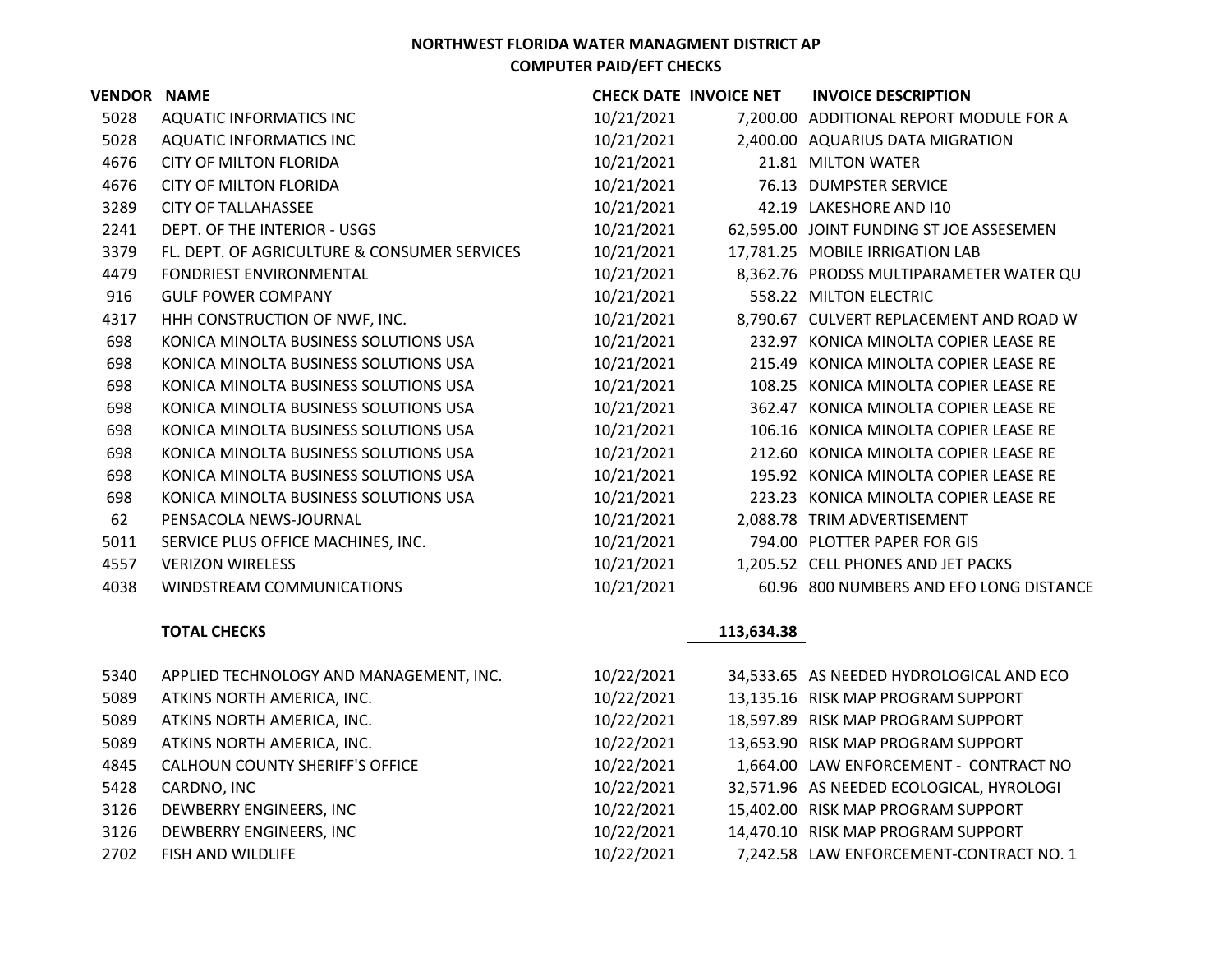| 2702 | FISH AND WILDLIFE                             | 10/22/2021 | 1,950.10 LAW ENFORCEMENT-CONTRACT NO. 1   |
|------|-----------------------------------------------|------------|-------------------------------------------|
| 5328 | HSW CONSULTING LLC                            | 10/22/2021 | 23,403.84 AS NEEDED HYDROLOGICAL, ECOLOG  |
| 2663 | PATIENTS FIRST LAKE ELLA MEDICAL CENTER, P.A. | 10/22/2021 | 147.00 LABORATORY TESTING                 |
| 3813 | PENNINGTON, P.A.                              | 10/22/2021 | 7,660.00 LEGAL COUNSEL                    |
| 3813 | PENNINGTON, P.A.                              | 10/22/2021 | 75.00 TITLE EXAM/SEARCH                   |
| 3813 | PENNINGTON, P.A.                              | 10/22/2021 | 150.00 TITLE SEARCH/COMMITMENT            |
| 3813 | PENNINGTON, P.A.                              | 10/22/2021 | 150.00 TITLE EXAM OF FACIANE AND PEAC     |
| 5651 | SGS TECHNOLOGIE, LLC                          | 10/22/2021 | 22,120.00 HOSTING/ MAINT WEBSITE - ENCUMB |
| 5337 | VANASSEE HANGEN BRUSTLIN, INC.                | 10/22/2021 | 7,770.00 AS NEEDED HYDROLOGICAL SERVICE   |
| 2631 | <b>WASHINGTON COUNTY SHERIFF'S OFFICE</b>     | 10/22/2021 | 12,992.60 LAW ENFORCEMENT AND SECURITY    |

#### **TOTAL ACH TRANSFERS 227,689.78**

|      | <b>TOTAL DIRECT DISBURSEMENTS</b> | 10,880.55              |                                         |
|------|-----------------------------------|------------------------|-----------------------------------------|
| 2967 | <b>BANK OF AMERICA</b>            | 10/22/2021             | 27.72 DIGITAL NEWSPAPER SUBSCRIPTION    |
| 2967 | <b>BANK OF AMERICA</b>            | 10/22/2021             | 4,586.71 09/2021 P-CARD CHARGES         |
| 2967 | <b>BANK OF AMERICA</b>            | 10/22/2021             | 290.24 REG DFO OFFICE SUPPLIES-AMAZON   |
| 2967 | <b>BANK OF AMERICA</b>            | 10/22/2021<br>316.93   | REG HQ OFFICE & FIELD SUPPLIES          |
| 2967 | <b>BANK OF AMERICA</b>            | 10/22/2021             | 152.85 AIR FILTERS FOR MFO AND EFO      |
| 2967 | <b>BANK OF AMERICA</b>            | 10/22/2021             | 997.00 SAMSUNG 65" TV BUNDLE FOR DASH   |
| 2967 | <b>BANK OF AMERICA</b>            | 10/22/2021             | 2,449.88 WILSON SIGNAL BOOSTER KITS WIT |
| 2967 | <b>BANK OF AMERICA</b>            | 10/22/2021             | 25.12 AMAZON - OFFICE SUPPLIES          |
| 2967 | <b>BANK OF AMERICA</b>            | 10/22/2021             | 740.18 YAMAHA KODIAK ATV R&M            |
| 2967 | <b>BANK OF AMERICA</b>            | 10/22/2021             | 9.99 DIGITAL SUBSCRIPTION TO THE GA     |
| 2967 | <b>BANK OF AMERICA</b>            | 10/22/2021<br>9.99     | DIGITAL NEWSPAPER SUBSCRIPTION          |
| 2967 | <b>BANK OF AMERICA</b>            | 10/22/2021<br>9.99     | DIGITAL NEWSPAPER SUBSCRIPTION          |
| 2967 | <b>BANK OF AMERICA</b>            | 10/22/2021<br>15.96    | DIGITAL NEWSPAPER SUBSCRIPTION          |
| 2967 | <b>BANK OF AMERICA</b>            | 10/22/2021<br>9.99     | DIGITAL SUBSCRIPTION TO TALLAH          |
| 2967 | <b>BANK OF AMERICA</b>            | 10/22/2021<br>1,188.00 | DRONEDEPLOY SOFTWARE                    |
| 2967 | <b>BANK OF AMERICA</b>            | 10/22/2021             | 50.00 REG SUNPASS                       |

| <b>TOTAL AP</b> |  | 352,204.71 |
|-----------------|--|------------|
|                 |  |            |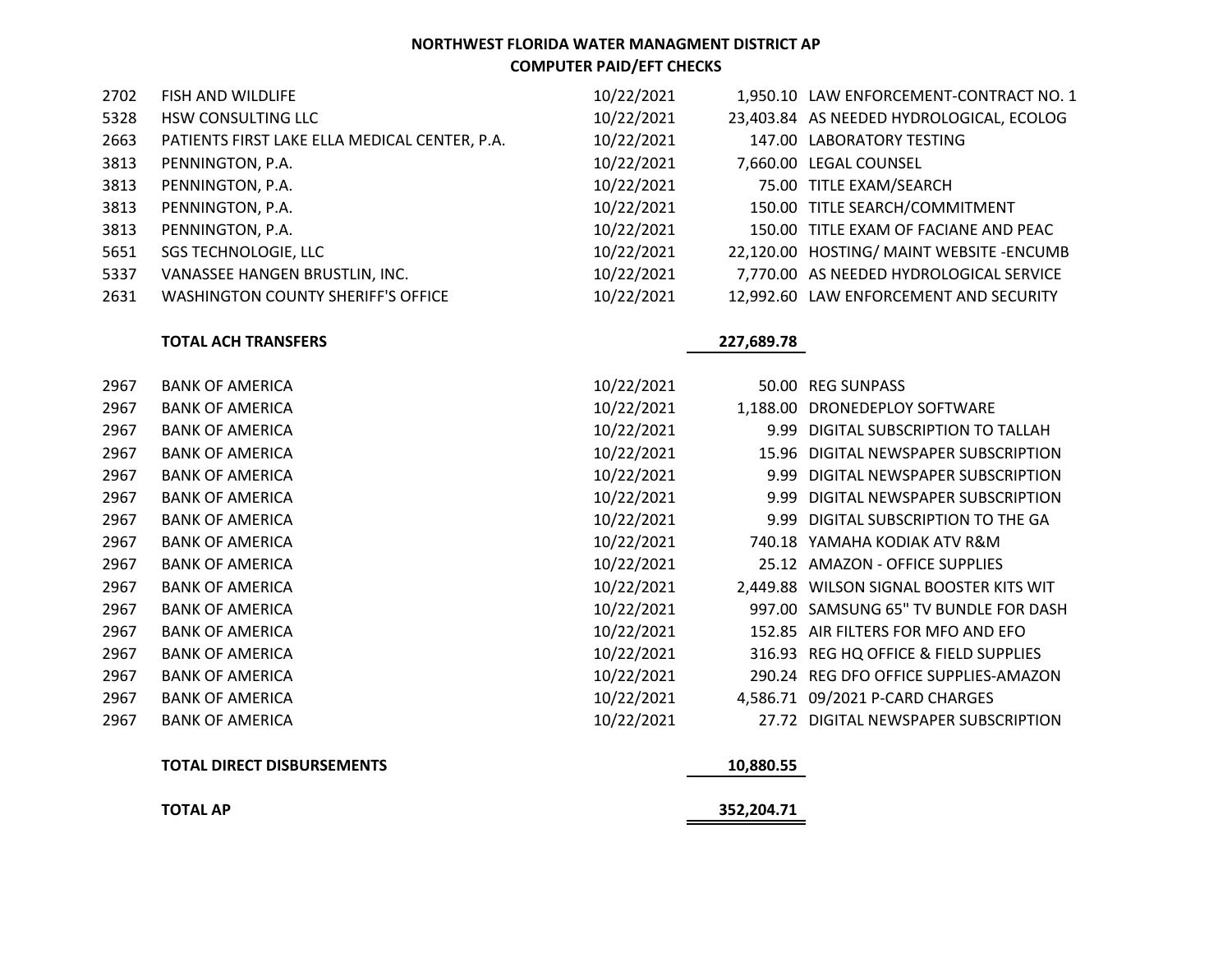| <b>VENDOR</b> | <b>NAME</b>                              | <b>CHECK DATE</b> |            | INVOICE NET INVOICE DESCRIPTION              |
|---------------|------------------------------------------|-------------------|------------|----------------------------------------------|
| 3424          | MIDTOWN PRINT CO.                        | 10/28/2021        |            | 25.00 BUSINESS CARDS-PARTLOW                 |
| 26            | FL. SECRETARY OF STATE DIV OF ADMIN SERV | 10/28/2021        |            | 28.56 FAR AD - RFP 22-001 - PRESCRIB         |
| 26            | FL. SECRETARY OF STATE DIV OF ADMIN SERV | 10/28/2021        |            | 30.80 LEGAL ADS FOR GOVERNING BOARD          |
| 624           | MARPAN SUPPLY COMPANY, INC.              | 10/28/2021        |            | 142.95 AMERICAN AND STATE OF FLORIDA         |
| 5802          | MURPHY CASSIDY DIESEL REPAIRS            | 10/28/2021        |            | 1,013.15 VEHICLE REPAIR 2414                 |
| 5818          | ODOM FORESTRY CO                         | 10/28/2021        |            | 11,783.12 GROUND SITE PREP HERB TREATMEN     |
| 3213          | SHI INTERNATIONAL CORP                   | 10/28/2021        |            | 1,573.50 SYMANTEC ENDPOINT PROTECTION S      |
| 4626          | WASTE PRO OF FLORIDA, INC                | 10/28/2021        |            | 206.00 DUMPSTER FOR ECONFINA OFFICE A        |
|               | <b>TOTAL CHECKS</b>                      |                   | 14,803.08  |                                              |
| 5702          | <b>AUTO ALLEY INC</b>                    | 10/29/2021        | 153.27     | MINOR REPAIRS FOR POOL VEHICLE               |
| 4944          | <b>BRETT CYPHERS</b>                     | 10/29/2021        |            | 87.22 TRAVEL REIMBURSEMENT                   |
| 45            | <b>DMS</b>                               | 10/29/2021        |            | 1,181.00 OFFSITE DATA STORAGE                |
| 4952          | LAW, REDD, CRONA & MUNROE, P.A.          | 10/29/2021        |            | 660.00 INSPECTOR GENERAL SERVICES AGR        |
|               | <b>TOTAL ACH TRANSFERS</b>               |                   | 2,081.49   |                                              |
| 4605          | PENNINGTON LAW FIRM TRUST ACCOUNT        | 10/29/2021        |            | 141,811.75 ANDERSON AQUISITION CLOSING FUNDS |
|               | <b>TOTAL DIRECT DISBURSEMENTS</b>        |                   | 141,811.75 |                                              |
|               | <b>TOTAL AP</b>                          |                   | 158,696.32 |                                              |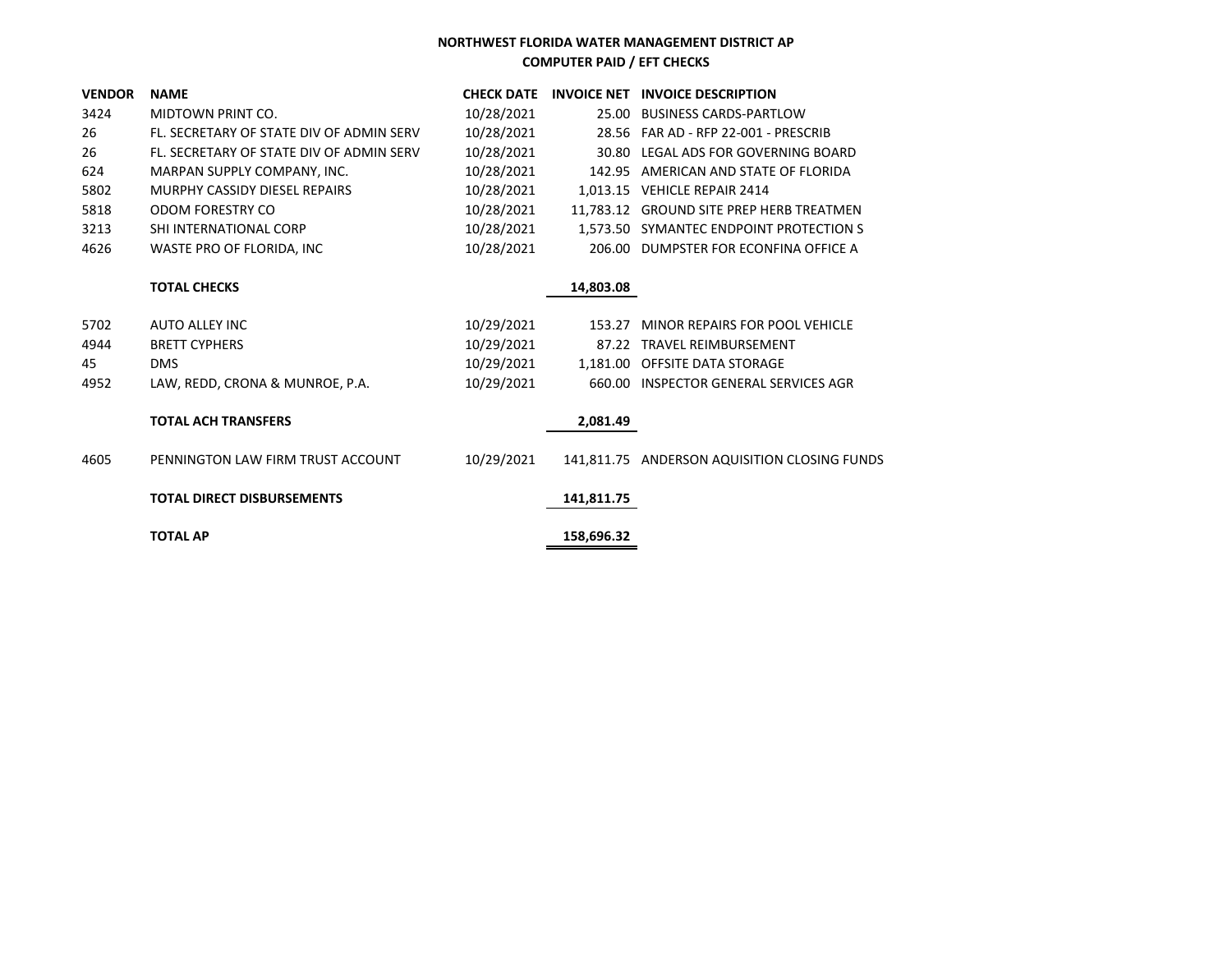| <b>VENDOR</b> | <b>NAME</b>                           | <b>CHECK DATE</b> |           | INVOICE NET INVOICE DESCRIPTION         |
|---------------|---------------------------------------|-------------------|-----------|-----------------------------------------|
| 4180          | <b>BANK OF AMERICA</b>                | 10/28/2021        |           | 29.95 MONTHLY TRANSACTION FEES          |
| 1859          | FL DEPT. OF ENVIRONMENTAL PROTECTION  | 10/28/2021        |           | 29.26 INTEREST EARNINGS QE SEPT 2021    |
| 61            | JACKSON COUNTY FLORIDAN               | 10/28/2021        |           | 78.25 WATER USE PERMIT LEGAL AD         |
| 698           | KONICA MINOLTA BUSINESS SOLUTIONS USA | 10/28/2021        |           | 285.40 FAX CARD FOR COPIER              |
| 71            | PETTY CASH                            | 10/28/2021        |           | 65.85 PETTY CASH                        |
| 5330          | RESEARCH PLANNING, INC.               | 10/28/2021        |           | 6,612.00 ENCUMBER 18-075-TO3            |
|               | <b>TOTAL CHECKS</b>                   |                   | 7,100.71  |                                         |
| 4952          | LAW, REDD, CRONA & MUNROE, P.A.       | 10/29/2021        |           | 1,309.00 INSPECTOR GENERAL SERVICES AGR |
| 4955          | TERRY'S HOME & LAWN MAINTENANCE, INC. | 10/29/2021        |           | 2,078.64 PERFORMANCE BOND REFUND        |
|               | <b>TOTAL ACH TRANSFERS</b>            |                   | 3,387.64  |                                         |
|               | <b>TOTAL AP</b>                       |                   | 10,488.35 |                                         |